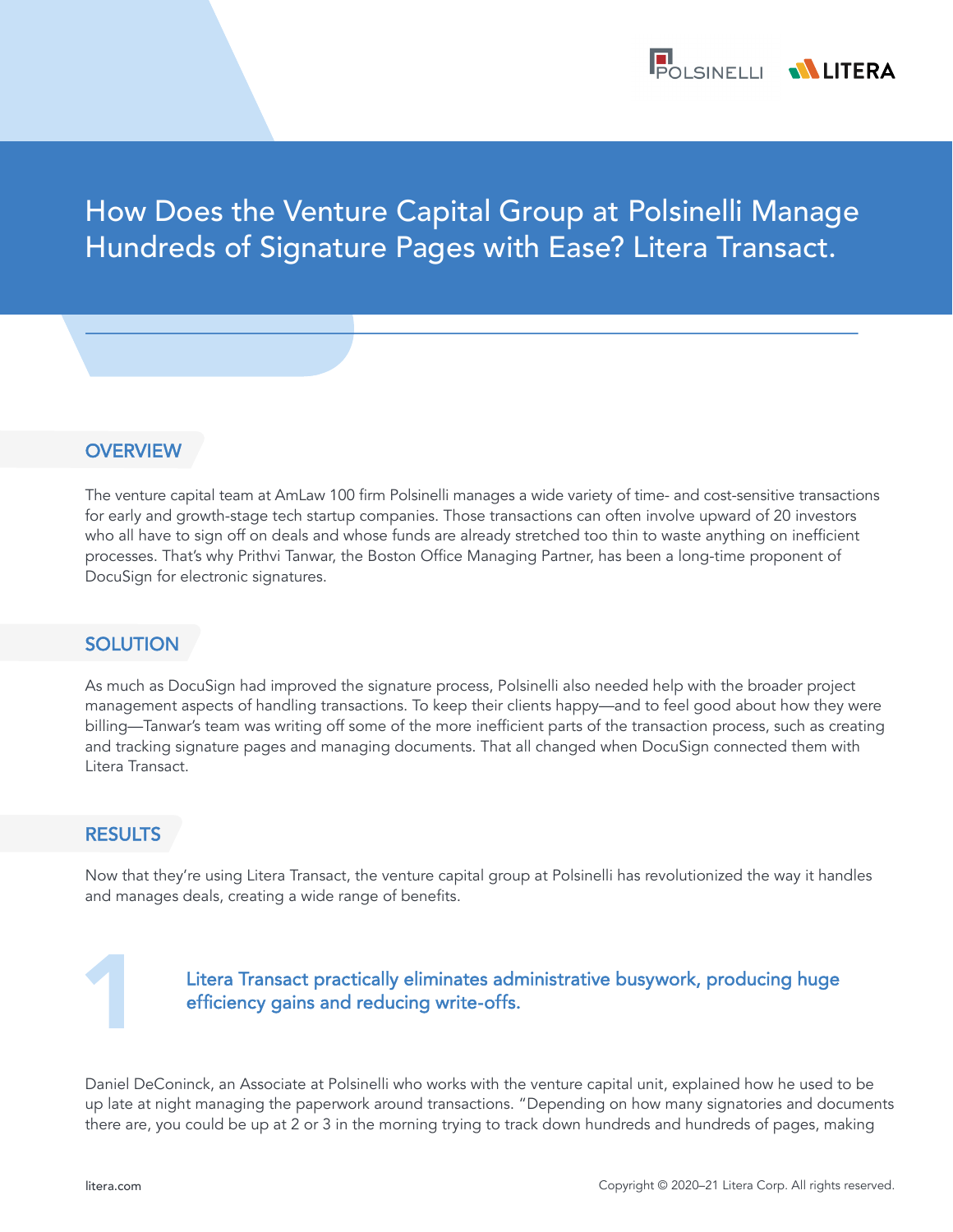

sure they're all attached, signed, and organized," he said. Now, Litera Transact has changed the game completely. "The platform has made that administrative work—checklist management, tracking versions, managing signatures, and assembling closing books—so much easier. It's a lifesaver for creating signature pages—instead of incessant copying and pasting, you put a signature block in once, and it auto-populates across the whole deal. Then you can jump into the deal room to see the most up-to-date version of a document and instantly check on who's signed and who still hasn't. The efficiency gains are really unbelievable."

Tanwar echoed that sentiment. "Our time is better used helping a client think strategically about where their company is going than running around tracking down signatures. Litera Transact allows us to spend our time—across all levels within the practice—in the most effective way possible." Those time savings also mean he's no longer feeling the need to write off portions of his work that aren't producing substantive value. "It's already hard enough to bill in six-minute increments," he explained. "If a piece of technology can make your time more efficient and focused so that you can be really happy with how you've spent every one of those six minutes, your clients will be happy about that too."



## With its real-time visibility and comprehensive checklist management system, Litera Transact makes it easy for lawyers at all levels to manage and monitor transactions.

Litera Transact gives lawyers and their teams complete, near-instant status updates from anywhere. As Tanwar put it, "I've got a closing right now with 560 signature pages, and I can track every one of them to a T. I might get a call every few hours for a status update, and instead of saying hold on, let me check with so-and-so, I can log on and check in literally seconds." DeConinck agreed, noting that he's relying heavily on the checklist functionality. "I can use Litera Transact's checklists to track document versions and make sure nothing slips through the cracks. It's very nimble and easy to add to the checklist as the deal evolves, unlike the old manual way where any little change could introduce crazy formatting problems."

Having managed transactions as an associate and now as a partner, Tanwar is particularly appreciative of how comprehensive its project management functions are. "I can appreciate how it works in the trenches, but now I'm the person up on the hill who's overseeing the battle, keeping an eye on all the strategic and political considerations that the client has in this deal. What's fantastic is that I can jump in and get incredibly granular very quickly without ever disengaging from that overview perspective."

By improving efficiency and providing complete and accurate insights into a deal's status, Litera Transact decreases stress and enhances lawyer satisfaction—which improves client service.

"With Litera Transact, we're more efficient and effective, which has reduced our write-offs and made our clients consistently delighted with our service and our bills. This isn't just logical to implement—it's ethical, and it's great for business."

Prithvi Tanwar Office Managing Partner, Polsinelli